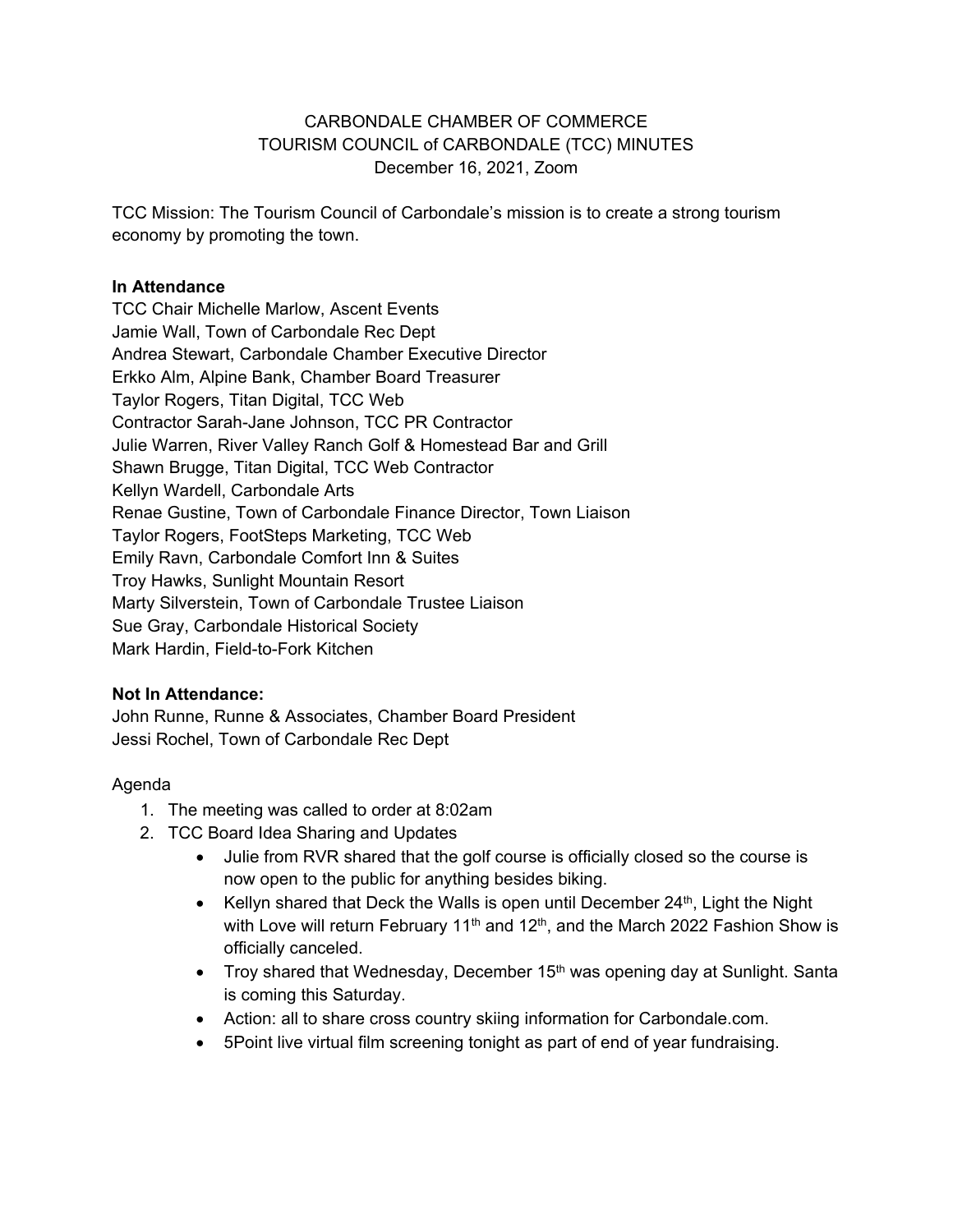- 3. Industry Updates
	- Ballot measure proposed for limits on second homeowner short term housing. Perhaps the Tourism Council needs to make a statement.
		- o From Marty: we need to update our inventory of short-term rentals. Send comments to the Trustees before next week's meeting (trustees@carbondaleco.net) which will most likely end in further investigation. Carbondale has been behind this trend as a town.
		- $\circ$  Next Steps: Andrea will attend the meeting on the 21<sup>st</sup> and report back.
- 4. Approve Meeting Minutes

The meeting minutes from the November 18 meeting were presented for approval. Kellyn motioned to approve the meeting minutes, and Mark seconded the motion; the motion was approved.

5. Financial Review:

*Treasurer's Report – Executive Summary* Tourism Council of Carbondale *Treasurer's Report – Executive Summary* Period Ending November 30, 2021, Cash Basis

# *Lodging Tax Report – Town of Carbondale*

- Lodging Tax for September 2021 is \$19,205: a 39.19% increase from September 2020.
- 2021 Year to Date is \$125,357

# *YTD P&L Actuals November 30, 2021 (Blue Column)*

- Lodging Tax Income: \$142,449 actual vs YTD Budget \$68,750
- Total Income: \$142,936 actual vs YTD Budget \$69,687
- Net Ordinary Income: \$61,245 actual vs YTD Budget -\$30,756
- Net Income including Other Income: \$61,245
- Net Available Operating Funds as of 11/30/2021: \$124,626

# *Balance Sheet as of November 30, 2021 (Blue Column)*

- The Operating Account balance is \$138,589 compared to \$59,221 at 11/30/2020
- Money Market account balance (Opp & Reserve Funds combined) is \$73,336
- Reserve Fund Equity account is \$67,979 (interest earnings now included in Equity account); Opportunity Fund Equity account is now at \$5,350

# *2021 Budget*

- As in years past, our budget figures are based on the previous year's budget figures, taking into account any potential increases or decreases that we may see on specific line items.
- Please see notes on Balance Sheet and P&L regarding budget changes going forward.
- Lodging taxes for October, paid to the Town in November and paid to the Chamber in December were \$13,669.39. That is 21.1% above the year before.